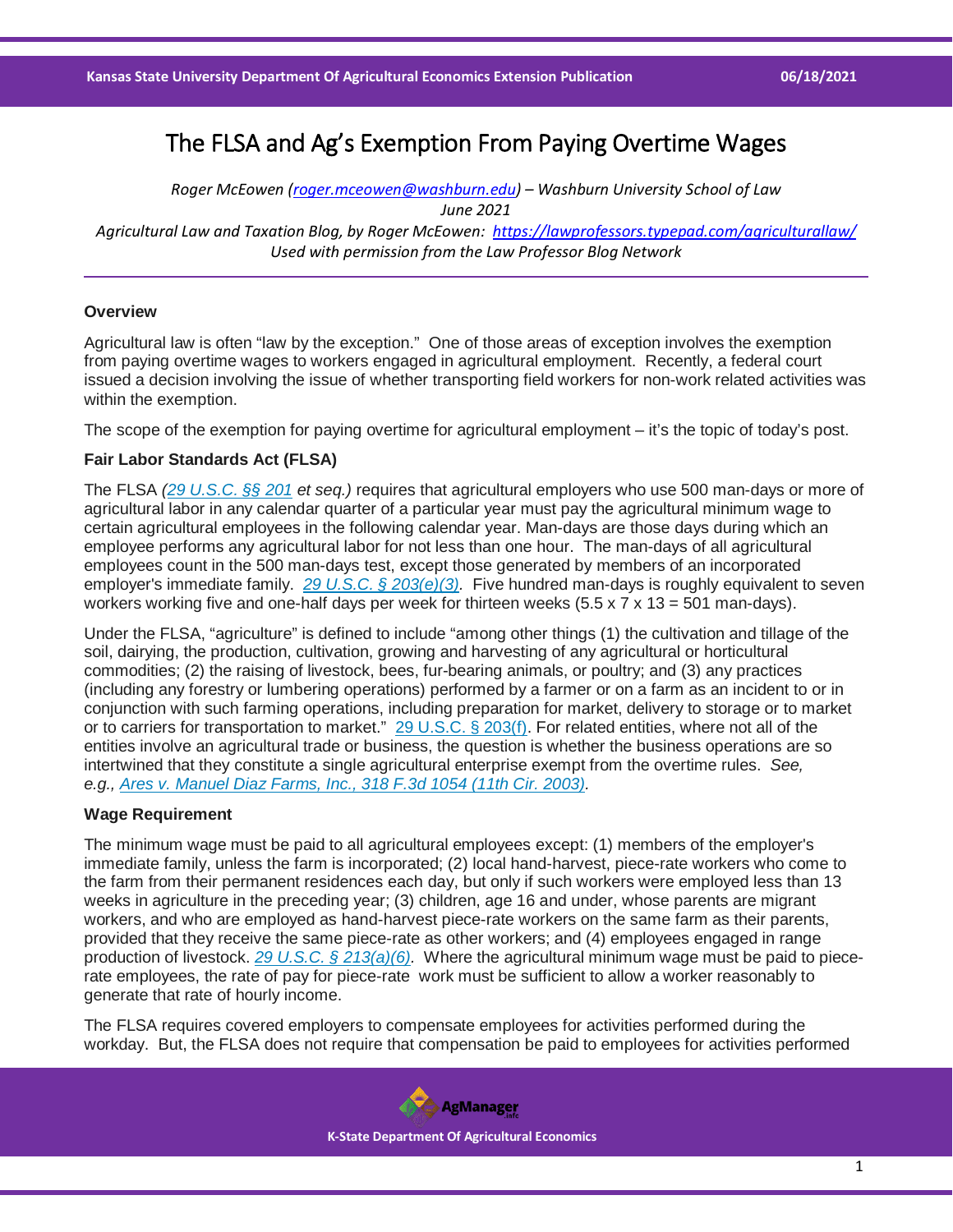outside the workday such as walking, riding or traveling to and from the actual place of performance of the employee's principal activity, and for activities which occur before and after the employee's principal activity. On the question of whether an employee is entitled to compensation for time spent waiting at stations where required safety and health equipment is distributed, donned and doffed, and traveling to and from these stations to work sites at the beginning and end of each workday, the U.S. Supreme Court has ruled that such activities are indispensable to an employee's principal activity and are, therefore, a principal activity itself. However, the Court ruled that unless an employee is required to report at a specific time and wait to don required gear, the time spent waiting to don gear is preliminary to the first principal activity of the workday and is not compensable unless compensation is required by the employment agreement or industry custom and practice. *See, e.g., [IBP, Inc. v. Alvarez, et al., 546 U.S. 21 \(2005\).](https://casetext.com/case/ibp-inc-v-alvarez-4?ref=ArRBZs!DsvcD0) See also [De Asencio v.](https://casetext.com/case/de-asencio-v-tyson-foods-2?ref=ArRBZs!JHYIJA)  [Tyson Foods, Inc., 500 F.3d 361 \(3d Cir. 2007\),](https://casetext.com/case/de-asencio-v-tyson-foods-2?ref=ArRBZs!JHYIJA) cert. den., sub nom. [Tyson Foods, Inc., v. De Asencio, 128](https://casetext.com/case/tyson-foods-v-de-asencio?ref=ArRBZs!Kt7FE-)  [S. Ct. 2902 \(2008\).](https://casetext.com/case/tyson-foods-v-de-asencio?ref=ArRBZs!Kt7FE-)*

**Overtime.** The FLSA requires payment of an enhanced rate of at least one and one-half times an employee's regular rate for work over 40 hours in a week. However, an exemption denies persons employed in agriculture the benefit of mandatory overtime payment. *[29 U.S.C. §213\(b\)\(12\).](https://casetext.com/statute/united-states-code/title-29-labor/chapter-8-fair-labor-standards/section-213-exemptions?ref=ArRBZs!NXNk6s)* The 500 mandays test is irrelevant in this context. In addition, there are specific FLSA hour exemptions for certain employment that is not within the FLSA definition of agriculture.

The 1977 "strawberry" amendment allows an agricultural employer who is required to pay the federal agricultural minimum wage to apply for an administrative waiver permitting the employment of children of others, ages 10 and 11, outside of school hours and for not more than eight weeks in the calendar year. *[29](https://casetext.com/statute/united-states-code/title-29-labor/chapter-8-fair-labor-standards/section-213-exemptions?ref=ArRBZs!NXNk6s)  [U.S.C. § 213\(c\)\(4\).](https://casetext.com/statute/united-states-code/title-29-labor/chapter-8-fair-labor-standards/section-213-exemptions?ref=ArRBZs!NXNk6s)* Applicants for the waiver must submit objective data showing a crop with a short harvesting season, unavailability of employees ages 12 and above, a past tradition of employing younger children, and the potential of severe economic disruption if this work force is not available. In addition, the applicant must demonstrate that the level and type of pesticides and other chemicals used will not have an adverse effect on the health or well-being of the individuals to whom the waiver would apply. Compliance with adult field worker standards will not necessarily satisfy this requirement.

#### **Recent Case**

In *[Ramirez v. Statewide Harvesting & Hauling, No. 20-11995, 2021 U.S. App. LEXIS 15215 \(11th Cir. May](https://casetext.com/case/ramirez-v-statewide-harvesting-hauling-llc?ref=ArRBZs!q3T6f7)  21, [2021\),](https://casetext.com/case/ramirez-v-statewide-harvesting-hauling-llc?ref=ArRBZs!q3T6f7) aff'g., [2019 U.S. Dist. LEXIS 235412 \(M.D. Fla., Sept. 30, 2019\),](https://plus.lexis.com/document/documentlink/?pdmfid=1530671&crid=487d8967-3f22-4dec-a3e8-38a530e4dd7d&pddocfullpath=%2Fshared%2Fdocument%2Fcases%2Furn%3AcontentItem%3A61KG-BKJ1-FCYK-231M-00000-00&pdcontentcomponentid=6421&pdproductcontenttypeid=urn%3Apct%3A30&pdiskwicview=false&pdpinpoint=&prid=04c886a7-e4ee-424a-b922-46e3b0c19f1f&ecomp=83tdk)* the defendant, a fruit-harvesting company, employed primarily temporary foreign guest workers as H-2A harvest workers. As such, the defendant was required to provide housing (and housing amenities) and meals (or free access to a kitchen). The defendant provided cooking facilities rather than meals and contracted for crew leaders to transport the harvest workers to such places as grocery stores, laundromats and banks on a weekly basis. Each trip took four hours, and the crew leaders were not paid overtime when they worked over forty hours in a week. The defendant acknowledged that the crew leaders worked over 40 hours per week on occasion, but claimed that the crew leaders were engaged in "agricultural" employment and, as such, the defendant was exempt from paying overtime wages. Both parties motioned for summary judgment.

The federal trial court referred the motions to a magistrate. The magistrate concluded that the defendant did not fall within the definition of a "farmer." The magistrate also determined that the transportation of the field workers did not involve work performed on a farm and that the trips were more than just a minor part of the workers job responsibilities. While this indicated that that exemption would not apply, the magistrate recommended that time spent transporting the workers was exempt from the requirement to pay overtime wages because the defendant provided the transportation to be compliant with the H-2A program.

The trial court determined that the activities of the crew leaders were not performed by a farmer. As such, the transportation activities that occurred wholly off of the farm were not exempt from the requirement to pay